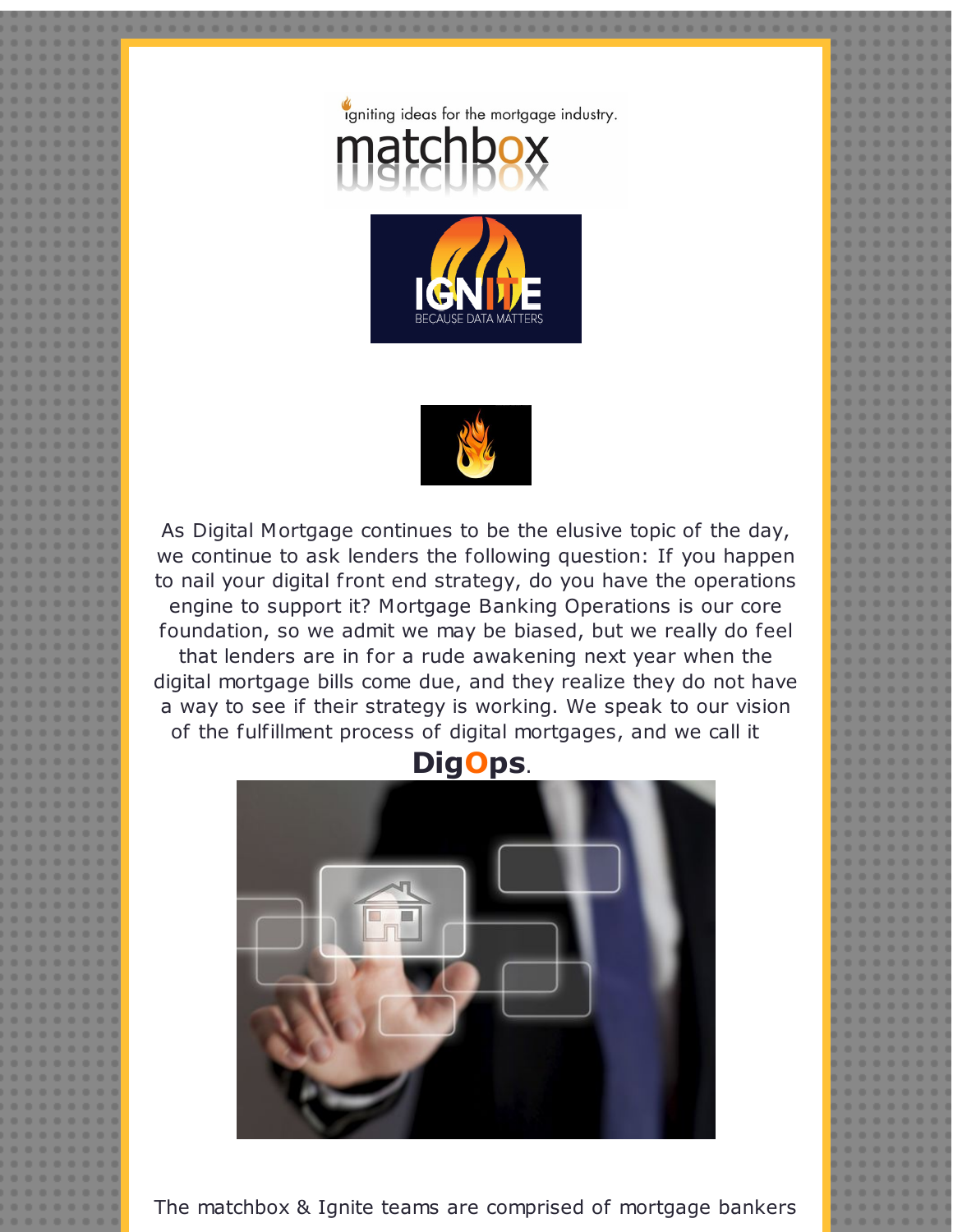who take pride in understanding the industry changes and being proactive in how these changes can be supported within your workflow and technology.

> By the way, check out our new website **[www.matchboxllc.com](http://r20.rs6.net/tn.jsp?f=001M0pF9Anc71f0uUz7ZxLNQKPXWCPNXd53tqgouBbcCpsOjeyojxuTL1fOacB_B5hU5zRdOgUZ-vxT6nfMOc-rwsgJH61H6IpbEh9ZMCTG6tm7muHnXdnOyAhnPk5gHWxPOywteKug3a5SyWEcDK1URLzkCMhMkILCf-x_QDozQuljR-0OdSJWvDK3ocT5QbStqqCtJEZ7I7LcpNHugwPF6nDeIy-db-rzhVMpvucm_hkf3J18q7X1De4aMUu7N29AghIlSRR5kboC0eNQ5UibUoJCH5YAT698x6qkz8iQp9eXRdMHU-29vLBrFSqU-Guaa-jnMrp5xVU=&c=&ch=)** and let us know what you think!

## **matchbox....we speak mortgage**

## **DigOps- What no one is focusing on....**

As we have written about previously, the Digital Mortgage wave is still hitting the beach. Each day, lenders and vendors are trying to design, develop, integrate, and implement some form of a digital strategy. And like ants marching to the same tune everyday, they continue to focus solely on the front-end experience. As you talk to both lenders and vendors, each is trying to win this arms race of who could come up with the best possible digital solution. It is somewhat baffling that lenders continue to ask for more of the offering when they are not even sure if it will be adopted by the loan officer or the client. I hear these questions everyday referring to digital mortgages:

- Can it issue a pre-approval from a phone?
- Can it integrate with Form free?
- Can it integrate with the Work number?
- Can my borrower enter their banking information, so they don't have to provide an updated bank statement?
- Can it do an income calculation?
- And now the new flavor can you OCR the documents and update my loan file?

So, this is happening everyday, and there are great people raising the bar and creating some great technical solutions for the origination process and an enhanced "customer experience." We at matchbox, on the other hand, are focusing on what we do best and building tools to support the Digital Origination process. The code word we like to use is **DigOps.**

If and when this front-end piece gets figured out, the Operational fulfillment piece must follow. It is great if you can get a client pre-approved, locked, and disclosed in minutes, but what happens to that same file when it comes into your Operational workflow? Is it following the same process? Does it go to opening and sit in line? Does it go to the back of your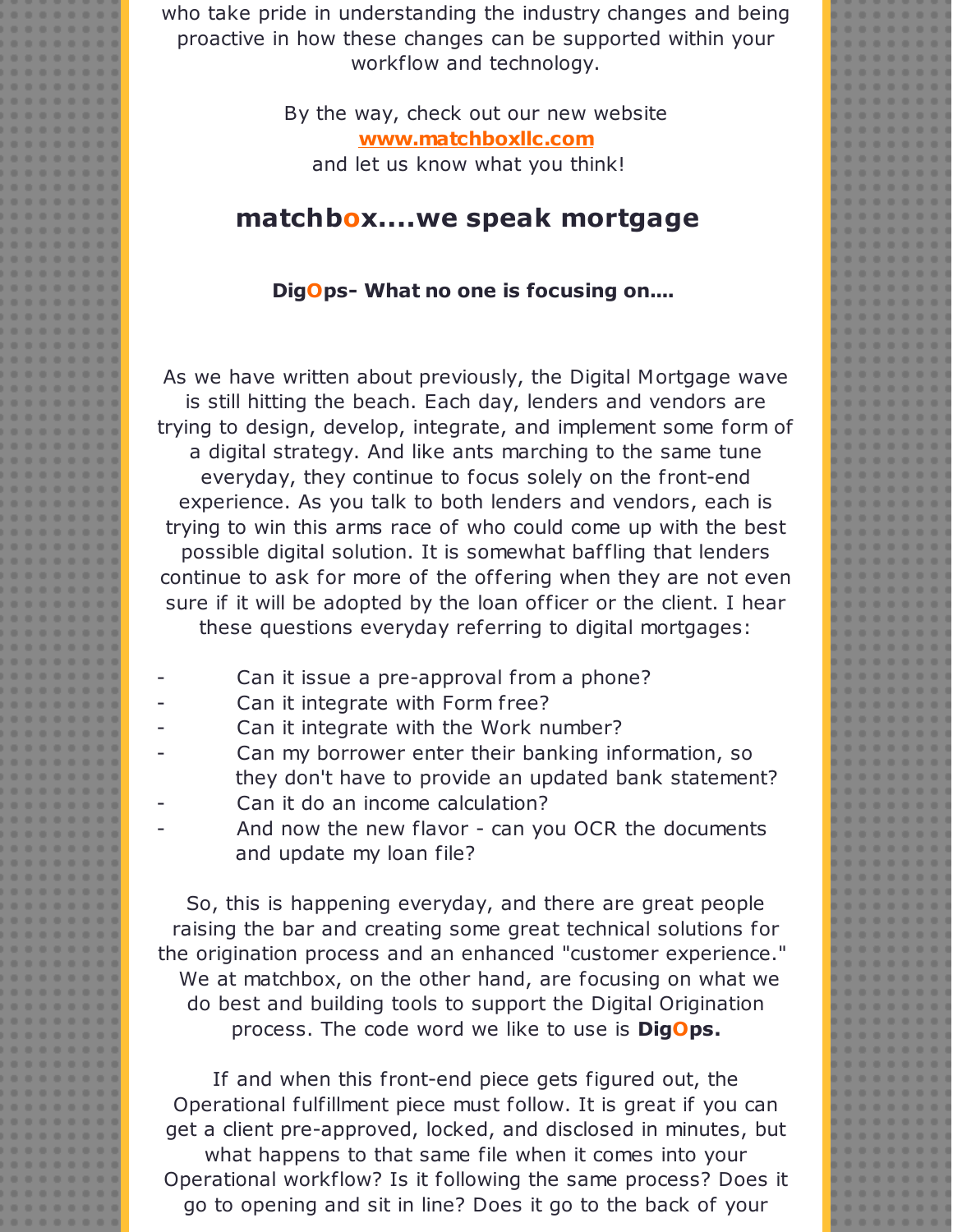processor's pipeline that is already filled with new loans and loans with one condition left to close? Does it fall into your Underwriting bin that is 3 days behind?

It is curious to see how much time and effort is put into maximizing the front-end process only to spend so little time focusing on the operational process. What is going to happen when that digital, millennial borrower that you are all chasing applies in 10 minutes and then gets a 5-page conditional approval 3 weeks later?

Any digital mortgage front-end offering needs an Operational equivalent to maintain and possibly even enhance that elusive customer experience. **DigOps** is a just as important, if not more important aspect of the digital mortgage experience because a lender has more control over this part of the process. You can build a great front end, but it is not guaranteed that loan officers will use or adopt it or if clients will embrace the experience. The

**DigOps** component can be tailored to business requirements, trained, understood, and adopted by good Processors, Underwriters, and Closers. If lenders do not match the back-end Operational process for these Digital Mortgages with the great front ends they are building, the front-end investment will be worthless.

We are actively building a full **DigOps** Operational backbone to support your digital mortgage experience within Encompass. Between the matchbox and Ignite teams, we are creating a full set of tools to help lenders both understand and execute their digital mortgage strategy from an Operational perspective. These offerings include:

- Integrations to identify and highlight Day One Certainty loans
- Intuitive digital mortgage workflows
- Enhanced Secondary tools to track Digital Mortgages conversion against the rest of your pipeline
- Improved customer facing documents that match the front-end offering
- A full set of business intelligence tools so that you can track and compare Digital Mortgages to the rest of your pipeline

- A dedicated Digital Mortgage Training process so that your staff

can understand how to treat a digital mortgage client ...and much more

If you are implementing a digital mortgage strategy and only focusing on the front end, please call us. We would love to help you get your **DigOps** team in place so that your borrowers can Uber themselves to the closing table in a driverless car and blink